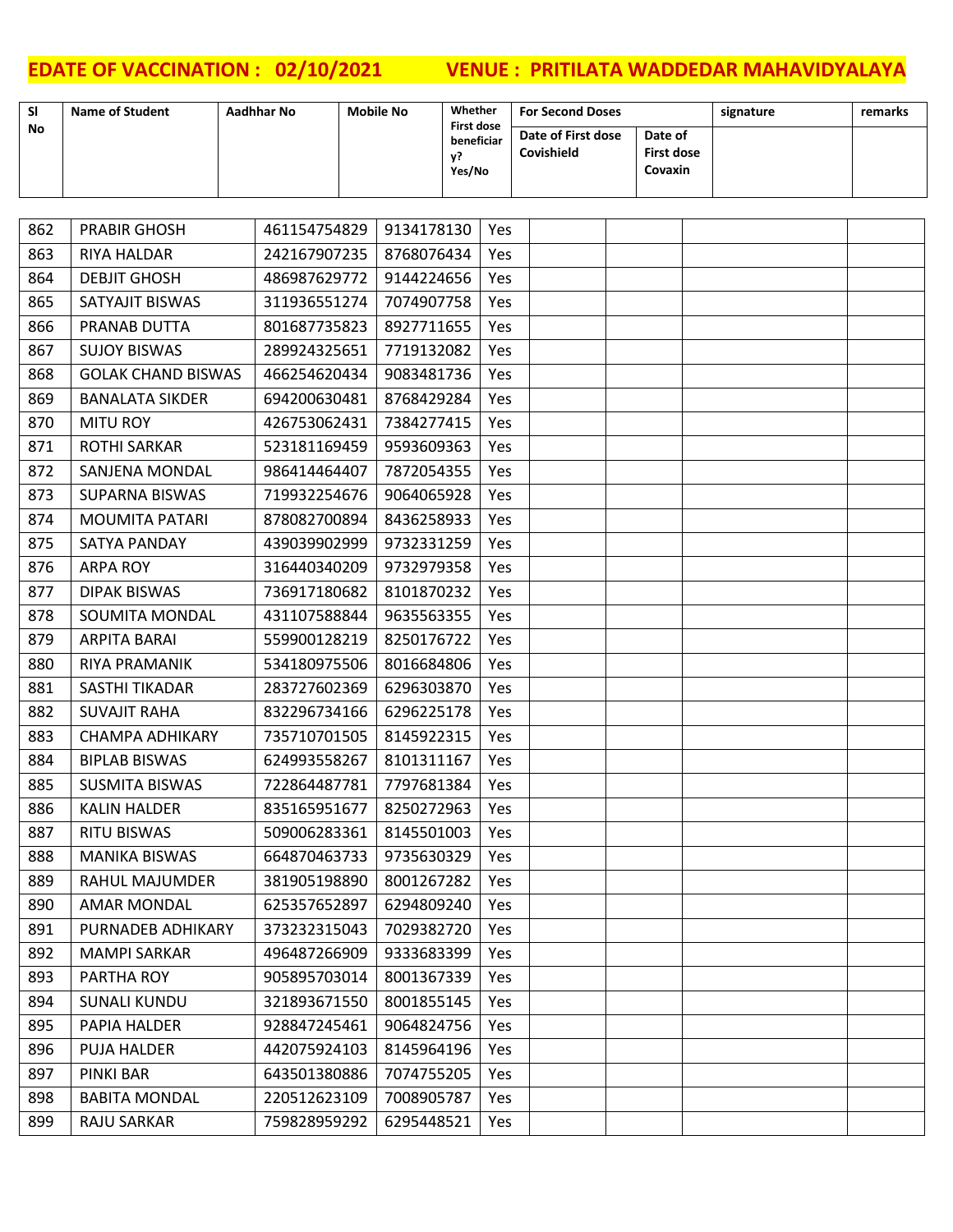| <b>SI</b> | <b>Name of Student</b>  | Aadhhar No   | <b>Mobile No</b> | Whether                         |     | <b>For Second Doses</b> |                              | signature | remarks |
|-----------|-------------------------|--------------|------------------|---------------------------------|-----|-------------------------|------------------------------|-----------|---------|
| No        |                         |              |                  | <b>First dose</b><br>beneficiar |     | Date of First dose      | Date of                      |           |         |
|           |                         |              |                  | у?<br>Yes/No                    |     | Covishield              | <b>First dose</b><br>Covaxin |           |         |
|           |                         |              |                  |                                 |     |                         |                              |           |         |
|           |                         |              |                  |                                 |     |                         |                              |           |         |
| 900       | <b>BESNABI BISWAS</b>   | 723240763112 | 9735709637       |                                 | Yes |                         |                              |           |         |
| 901       | <b>ANUSRI SARKAR</b>    | 255951324760 | 7501203865       |                                 | Yes |                         |                              |           |         |
| 902       | <b>ARCHANA BISWAS</b>   | 890274547593 | 8609245407       |                                 | Yes |                         |                              |           |         |
| 903       | <b>BHASKAR BISWAS</b>   | 972093262156 | 9382135890       |                                 | Yes |                         |                              |           |         |
| 904       | <b>CHAYA MONDAL</b>     | 716161143392 | 9734920190       |                                 | Yes |                         |                              |           |         |
| 905       | <b>KEYA BISWAS</b>      | 628903670635 | 8348034904       |                                 | Yes |                         |                              |           |         |
| 906       | <b>SANCHITA DHALI</b>   | 292325269785 | 7797701343       |                                 | Yes |                         |                              |           |         |
| 907       | PRIYA ADHIKARY          | 896069176568 | 6297406608       |                                 | Yes |                         |                              |           |         |
| 908       | <b>CHIRANJIT SARKAR</b> | 373863848221 | 6296590005       |                                 | Yes |                         |                              |           |         |
| 909       | <b>REKHA BISWAS</b>     | 346360978277 | 8101304912       |                                 | Yes |                         |                              |           |         |
| 910       | <b>DIBYANDU BISWAS</b>  | 795659926601 | 7718698316       |                                 | Yes |                         |                              |           |         |
| 911       | <b>RAKTIM SARKAR</b>    | 246537671087 | 8637892902       |                                 | Yes |                         |                              |           |         |
| 912       | <b>HRIDAY MONDAL</b>    | 210132335652 | 8918407422       |                                 | Yes |                         |                              |           |         |
| 913       | <b>AVIJIT MONDAL</b>    | 259325715077 | 7719132159       |                                 | Yes |                         |                              |           |         |
| 914       | <b>MANDIRA BISWAS</b>   | 679928407023 | 7063702459       |                                 | Yes |                         |                              |           |         |
| 915       | <b>SHANTA MALLICK</b>   | 926843959892 | 8101135906       |                                 | Yes |                         |                              |           |         |
| 916       | <b>RUMI MANDAL</b>      | 939869448863 | 9564270147       |                                 | Yes |                         |                              |           |         |
| 917       | <b>BIDISHA PAL</b>      | 374488885883 | 9733905966       |                                 | Yes |                         |                              |           |         |
| 918       | RIMPA KARMAKAR          | 692959083437 | 9641999513       |                                 | Yes |                         |                              |           |         |
| 919       | <b>NIKITA MONDAL</b>    | 250212052607 | 8848774372       |                                 | Yes |                         |                              |           |         |
| 920       | <b>MITA MONDAL</b>      | 310836983983 | 8609145704       |                                 | Yes |                         |                              |           |         |
| 921       | <b>AMIT SADHUKHAN</b>   | 444278132402 | 9775065952       |                                 | Yes |                         |                              |           |         |
| 922       | <b>SUBHAS ROY</b>       | 648071193665 | 7719287989       |                                 | Yes |                         |                              |           |         |
| 923       | <b>BABUN MONDAL</b>     | 686005123912 | 8609278094       |                                 | Yes |                         |                              |           |         |
| 924       | <b>ABANTIKA SARKAR</b>  | 644642665797 | 7407422963       |                                 | Yes |                         |                              |           |         |
| 925       | PRIOBRATA SAHA          | 246057065698 | 6296949611       |                                 | Yes |                         |                              |           |         |
| 926       | SUPARNA SHARMA          | 210576974624 | 7365924207       |                                 | Yes |                         |                              |           |         |
| 927       | <b>TUSHAR PAUL</b>      | 202988583593 | 9749128421       |                                 | Yes |                         |                              |           |         |
| 928       | PALLABI SIKDER          | 649973167032 | 7029891066       |                                 | Yes |                         |                              |           |         |
| 929       | PAPIYA HALDER           | 944710641700 | 8116094756       |                                 | Yes |                         |                              |           |         |
| 930       | <b>KRISHNA BISWAS</b>   | 696099794365 | 9064299458       |                                 | Yes |                         |                              |           |         |
| 931       | <b>JIBAN BISWAS</b>     | 409628440961 | 7908874509       |                                 | Yes |                         |                              |           |         |
| 932       | <b>SUMAN MAJUMDER</b>   | 522933184508 | 9064614045       |                                 | Yes |                         |                              |           |         |
| 933       | SANJIT MAJUMDER         | 527085751536 | 8536060240       |                                 | Yes |                         |                              |           |         |
| 934       | APURBA MRIDHA           | 208051133859 | 9679019782       |                                 | Yes |                         |                              |           |         |
| 935       | <b>AMIDUL MONDAL</b>    | 598180702259 | 7872517326       |                                 | Yes |                         |                              |           |         |
| 936       | SHYAMALI BAGCHI         | 276037199289 | 7872551768       |                                 | Yes |                         |                              |           |         |
| 937       | <b>LITAN BISWAS</b>     | 971570654853 | 8001459351       |                                 | Yes |                         |                              |           |         |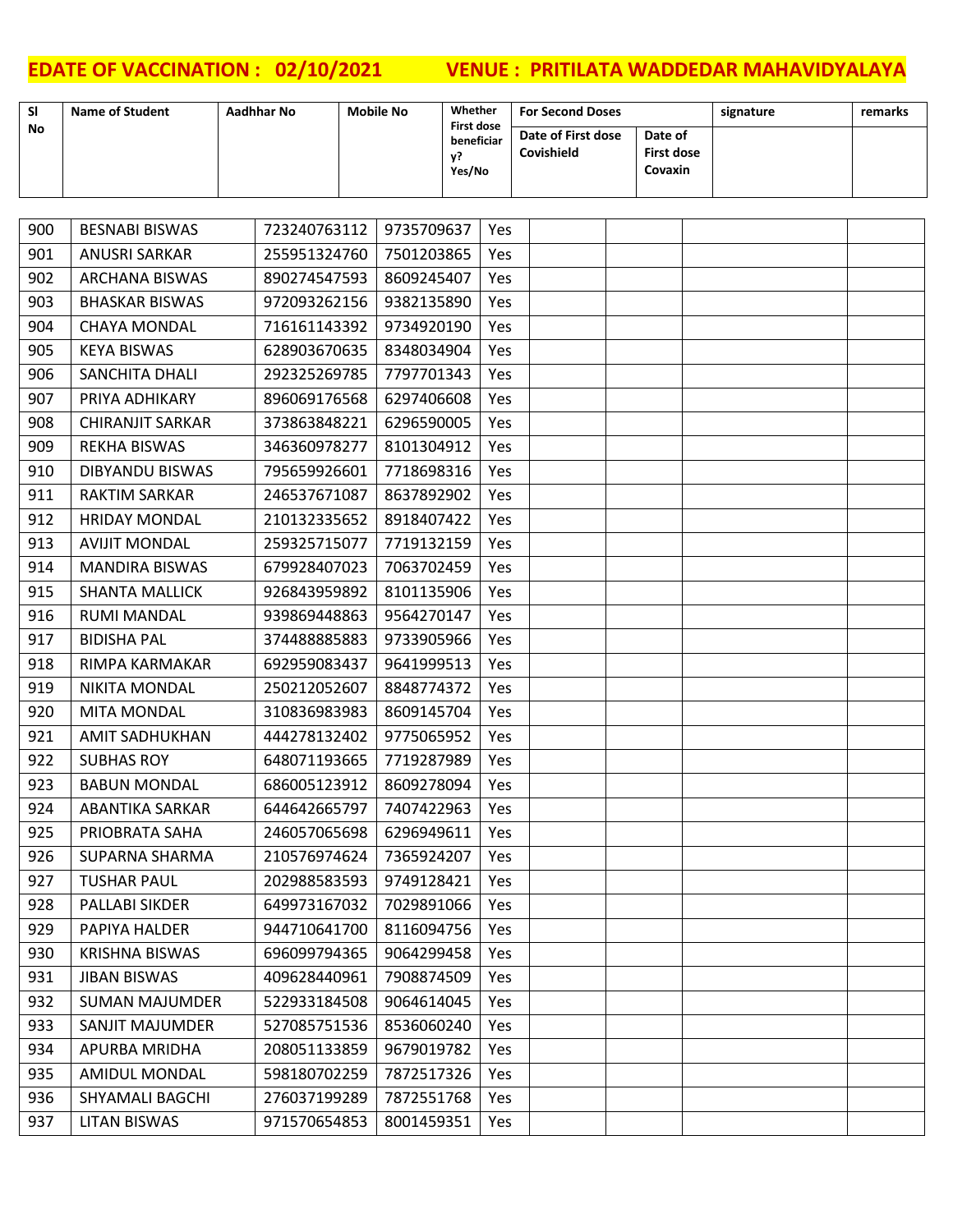| <b>SI</b> | <b>Name of Student</b>  | Aadhhar No   | <b>Mobile No</b> |                            | Whether<br><b>First dose</b> |            | <b>For Second Doses</b>          |                                         | signature | remarks |
|-----------|-------------------------|--------------|------------------|----------------------------|------------------------------|------------|----------------------------------|-----------------------------------------|-----------|---------|
| No        |                         |              |                  | beneficiar<br>у?<br>Yes/No |                              |            | Date of First dose<br>Covishield | Date of<br><b>First dose</b><br>Covaxin |           |         |
|           |                         |              |                  |                            |                              |            |                                  |                                         |           |         |
| 938       | <b>ANIMESH BAGCHI</b>   | 875692584256 |                  | 6296569896                 |                              | Yes        |                                  |                                         |           |         |
| 939       | <b>JYOTI BISWAS</b>     | 824733719477 |                  | 9064371386                 |                              | Yes        |                                  |                                         |           |         |
| 940       | MINAKSHI MONDAL         | 732739625886 |                  | 7557078785                 |                              | Yes        |                                  |                                         |           |         |
| 941       | <b>HARI SHANKAR ROY</b> | 876583815391 |                  | 9734847428                 |                              | Yes        |                                  |                                         |           |         |
| 942       | <b>MOUSUMI BISWAS</b>   | 635137469911 |                  | 9064220932                 |                              | Yes        |                                  |                                         |           |         |
| 943       | PROVAKAR BISWAS         | 990659030666 |                  | 6297626542                 |                              | Yes        |                                  |                                         |           |         |
| 944       | <b>KRISHNA BISWAS</b>   | 824968051864 |                  | 8016760521                 |                              | Yes        |                                  |                                         |           |         |
| 945       | ANURADHA BISWAS         | 258660500917 |                  | 9933141475                 |                              | Yes        |                                  |                                         |           |         |
| 946       | <b>SUMAN BISWAS</b>     | 714856953305 |                  | 9382251665                 |                              | Yes        |                                  |                                         |           |         |
| 947       | <b>RAHUL BISWAS</b>     | 208218372337 |                  | 8918487527                 |                              | Yes        |                                  |                                         |           |         |
| 948       | <b>BIJOY MONDAL</b>     | 943162492914 |                  | 8637036965                 |                              | Yes        |                                  |                                         |           |         |
| 949       | <b>NAYAN ROY</b>        | 884644542680 |                  | 8597063840                 |                              | Yes        |                                  |                                         |           |         |
| 950       | <b>ASHIS BISWAS</b>     | 985301711300 |                  | 8436255760                 |                              | Yes        |                                  |                                         |           |         |
| 951       | <b>SANGITA MANDAL</b>   | 635093589087 |                  | 7384329124                 |                              | Yes        |                                  |                                         |           |         |
| 952       | PIYALI SARKAR           | 570830841853 |                  | 8436468506                 |                              | Yes        |                                  |                                         |           |         |
| 953       | SARMILA BISWAS          | 787449863687 |                  | 9382028063                 |                              | Yes        |                                  |                                         |           |         |
| 954       | <b>RATUL ROY</b>        | 469715389515 |                  | 7479379686                 |                              | Yes        |                                  |                                         |           |         |
| 955       | <b>BIPLAB KUMAR DAS</b> | 335223081801 |                  | 7586028597                 |                              | Yes        |                                  |                                         |           |         |
| 956       | <b>ANAMIKA GHOSH</b>    | 843041196318 |                  | 9382540616                 |                              | Yes        |                                  |                                         |           |         |
| 957       | PRIYA SARKAR            | 232441759806 |                  | 7699291792                 |                              | Yes        |                                  |                                         |           |         |
| 958       | PINTU MISTRI            | 427760746741 |                  | 7864848959                 |                              | Yes        |                                  |                                         |           |         |
| 959       | RAJDEEP BAIDYA          | 662827896619 |                  | 9641007837                 |                              | Yes        |                                  |                                         |           |         |
| 960       | <b>SUROJ TARAFDAR</b>   | 588594321016 |                  | 8348727581                 |                              | Yes        |                                  |                                         |           |         |
| 961       | <b>MAMANI GHOSH</b>     | 428760743665 |                  | 8116360315                 |                              | Yes        |                                  |                                         |           |         |
| 962       | <b>SOUMI HIRA</b>       | 213344981961 |                  | 8637595796                 |                              | Yes        |                                  |                                         |           |         |
| 963       | <b>SUSANTA BISWAS</b>   | 365411350987 |                  | 7718322685                 |                              | Yes        |                                  |                                         |           |         |
| 964       | LIPI PODDER             | 839111048799 |                  | 9735974762                 |                              | Yes        |                                  |                                         |           |         |
| 965       | <b>KANKAN PODDER</b>    | 389959177213 |                  | 7797545330                 |                              | Yes        |                                  |                                         |           |         |
| 966       | SOMNATH GHOSH           | 993426311418 |                  | 9144501693                 |                              | <b>Yes</b> |                                  |                                         |           |         |
| 967       | <b>AKASH BISWAS</b>     | 888837887400 |                  | 7076863284                 |                              | Yes        |                                  |                                         |           |         |
| 968       | <b>SUSHMITA BAIRAGI</b> | 825223977779 |                  | 9732975611                 |                              | Yes        |                                  |                                         |           |         |
| 969       | <b>BHASKAR BALA</b>     | 841007136320 |                  | 9093372351                 |                              | Yes        |                                  |                                         |           |         |
| 970       | <b>RUNU BISWAS</b>      | 285004770270 |                  | 9134134548                 |                              | Yes        |                                  |                                         |           |         |
| 971       | PRANOY ADHIKARY         | 808559143395 |                  | 9134474485                 |                              | Yes        |                                  |                                         |           |         |
| 972       | <b>JAYANTI KARATI</b>   | 577444950659 |                  | 8695967982                 |                              | Yes        |                                  |                                         |           |         |
| 973       | <b>BIKASH PAL</b>       | 858711613721 |                  | 7031336606                 |                              | Yes        |                                  |                                         |           |         |
| 974       | ANURADHA BASAK          | 792738658646 |                  | 7699276133                 |                              | Yes        |                                  |                                         |           |         |
| 975       | RINA BASAK              | 804485625378 |                  | 9683329880                 |                              | Yes        |                                  |                                         |           |         |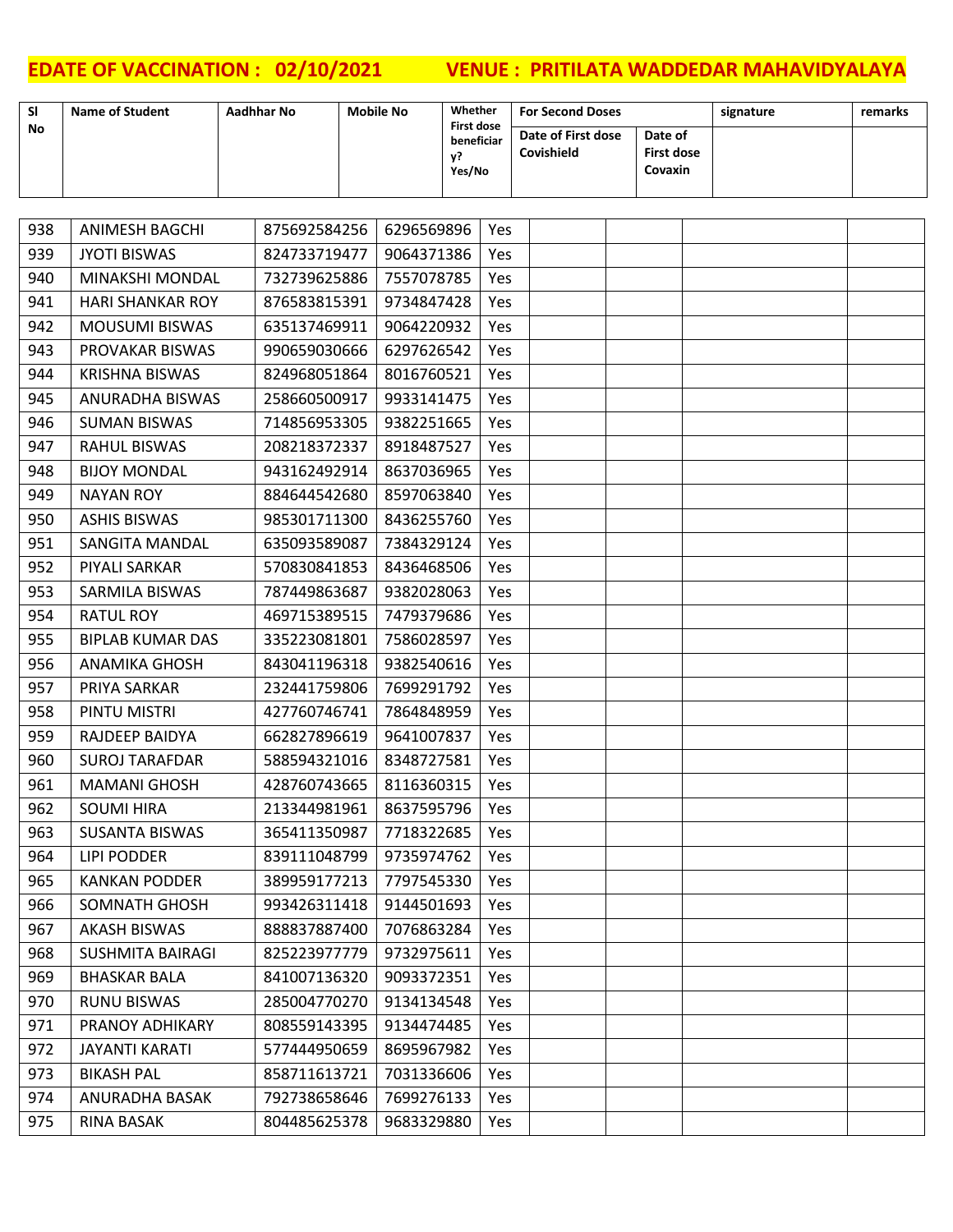┓

| <b>SI</b> | <b>Name of Student</b>  | Aadhhar No   | <b>Mobile No</b> |            | Whether                               |            | <b>For Second Doses</b>          |                              | signature | remarks |
|-----------|-------------------------|--------------|------------------|------------|---------------------------------------|------------|----------------------------------|------------------------------|-----------|---------|
| No        |                         |              |                  |            | <b>First dose</b><br>beneficiar<br>у? |            | Date of First dose<br>Covishield | Date of<br><b>First dose</b> |           |         |
|           |                         |              |                  |            | Yes/No                                |            |                                  | Covaxin                      |           |         |
|           |                         |              |                  |            |                                       |            |                                  |                              |           |         |
| 976       | <b>SUJOY SIKDER</b>     | 522539472449 |                  | 8609842809 |                                       | Yes        |                                  |                              |           |         |
| 977       | <b>ASHISH BISWAS</b>    | 742734966723 |                  | 8436330849 |                                       | <b>Yes</b> |                                  |                              |           |         |
| 978       | AJOYDEB BISWAS          | 651398040411 |                  | 6290734961 |                                       | Yes        |                                  |                              |           |         |
| 979       | <b>RAJDIP BISWAS</b>    | 568620503373 |                  | 7479358346 |                                       | Yes        |                                  |                              |           |         |
| 980       | <b>RANA MAJUMDER</b>    | 623490878103 |                  | 6290365838 |                                       | Yes        |                                  |                              |           |         |
| 981       | <b>AYAN BALA</b>        | 941811618672 |                  | 7001473531 |                                       | Yes        |                                  |                              |           |         |
| 982       | <b>SOUMEN BISWAS</b>    | 680539839319 |                  | 9382070347 |                                       | Yes        |                                  |                              |           |         |
| 983       | PABITRA MONDAL          | 481644852287 |                  | 8348781565 |                                       | Yes        |                                  |                              |           |         |
| 984       | <b>RANA HALDER</b>      | 778112453137 |                  | 9064128646 |                                       | Yes        |                                  |                              |           |         |
| 985       | <b>PRAKAS BISWAS</b>    | 878836288989 |                  | 8436992019 |                                       | <b>Yes</b> |                                  |                              |           |         |
| 986       | <b>DIPAK HALDER</b>     | 606219881761 |                  | 9064024145 |                                       | Yes        |                                  |                              |           |         |
| 987       | <b>SOUMAN HALDER</b>    | 916376356373 |                  | 9382750868 |                                       | Yes        |                                  |                              |           |         |
| 988       | <b>SUDIPTA BISWAS</b>   | 749632684183 |                  | 7872105392 |                                       | <b>Yes</b> |                                  |                              |           |         |
| 989       | <b>SUKANTA BISWAS</b>   | 773452039647 |                  | 9064092097 |                                       | Yes        |                                  |                              |           |         |
| 990       | RIYA SAHA               | 205152814933 |                  | 7407642813 |                                       | Yes        |                                  |                              |           |         |
| 991       | <b>DEBRANJAN BISWAS</b> | 386590527568 |                  | 8967770522 |                                       | Yes        |                                  |                              |           |         |
| 992       | <b>MANABENDRA ROY</b>   | 883702739581 |                  | 8768101021 |                                       | Yes        |                                  |                              |           |         |
| 993       | <b>LUCKY BALA</b>       | 285110983380 |                  | 7074081311 |                                       | Yes        |                                  |                              |           |         |
| 994       | <b>GOLAPI MONDAL</b>    | 738199936316 |                  | 8345810585 |                                       | Yes        |                                  |                              |           |         |
| 995       | PRITI ROY               | 426989183830 |                  | 8372037120 |                                       | <b>Yes</b> |                                  |                              |           |         |
| 996       | <b>SOMA DAS</b>         | 270797274936 |                  | 9609662388 |                                       | Yes        |                                  |                              |           |         |
| 997       | <b>SOURAV PAUL</b>      | 294860159611 |                  | 6296663292 |                                       | Yes        |                                  |                              |           |         |
| 998       | <b>SUNANDITA SINGH</b>  | 327491408642 |                  | 6295917913 |                                       | Yes        |                                  |                              |           |         |
| 999       | <b>BINA ROY</b>         | 336949201619 |                  | 7908249361 |                                       | Yes        |                                  |                              |           |         |
| 1000      | PRIYA BHAKTA            | 359679401899 |                  | 7029147156 |                                       | Yes        |                                  |                              |           |         |
| 1001      | <b>SANJOY MONDAL</b>    | 522636731742 |                  | 9083048275 |                                       | Yes        |                                  |                              |           |         |
| 1002      | <b>PUNAM GHOSH</b>      | 274939931120 |                  | 9134178130 |                                       | Yes        |                                  |                              |           |         |
| 1003      | <b>SUJIB MALLICK</b>    | 746804822596 |                  | 6290103599 |                                       | Yes        |                                  |                              |           |         |
| 1004      | SAMPA BISWAS            | 226856419179 |                  | 9732403374 |                                       | Yes        |                                  |                              |           |         |
| 1005      | <b>MOUMITA BISWAS</b>   | 525491973754 |                  | 6296401231 |                                       | Yes        |                                  |                              |           |         |
| 1006      | PROBHAT GHOSH           | 534345237564 |                  | 8695061615 |                                       | Yes        |                                  |                              |           |         |
| 1007      | <b>PRABIN ROY</b>       | 350415107597 |                  | 7001107256 |                                       | <b>Yes</b> |                                  |                              |           |         |
| 1008      | SAIKAT BAIRAGI          | 450882652539 |                  | 8617445493 |                                       | Yes        |                                  |                              |           |         |
| 1009      | NILANJANA GHOSH         | 616563438001 |                  | 9732922887 |                                       | Yes        |                                  |                              |           |         |
| 1010      | <b>NILAY BISWAS</b>     | 283310283177 |                  | 9382624878 |                                       | <b>Yes</b> |                                  |                              |           |         |
| 1011      | <b>AMITAVA BISWAS</b>   | 828398151194 |                  | 9734853714 |                                       | Yes        |                                  |                              |           |         |
| 1012      | <b>ARPITA BISWAS</b>    | 359347340042 |                  | 9064567546 |                                       | Yes        |                                  |                              |           |         |
| 1013      | <b>SAMIR ROY</b>        | 971003266781 |                  | 6296923460 |                                       | Yes        |                                  |                              |           |         |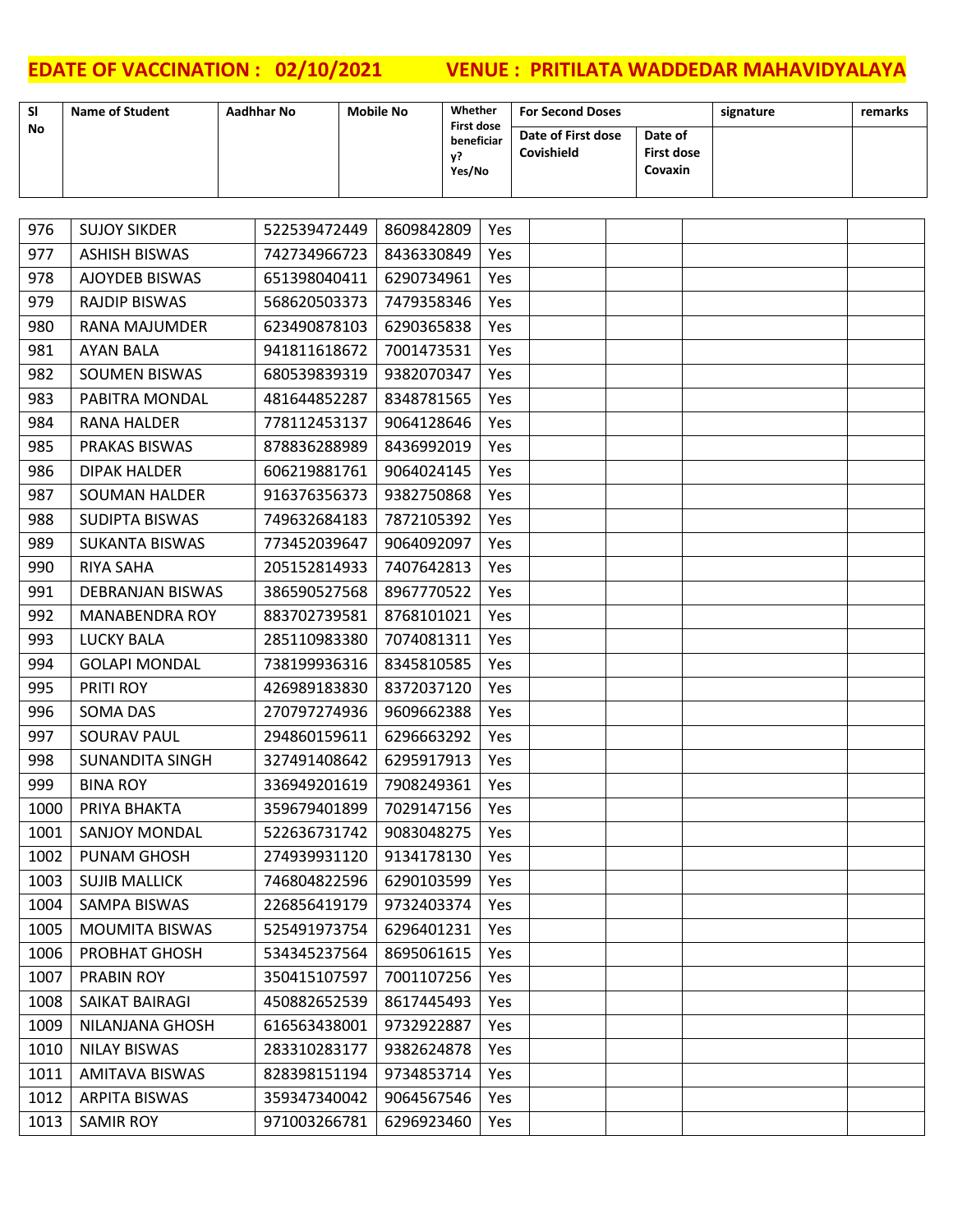1050 | SUBHAJIT BISWAS | 319774746039 | 9775792237 | Yes TUHINA KHAN 946610187642 8250738922 Yes

| <b>SI</b> | <b>Name of Student</b>   | <b>Aadhhar No</b> | <b>Mobile No</b> | Whether                         |            | <b>For Second Doses</b> |                   | signature | remarks |
|-----------|--------------------------|-------------------|------------------|---------------------------------|------------|-------------------------|-------------------|-----------|---------|
| <b>No</b> |                          |                   |                  | <b>First dose</b><br>beneficiar |            | Date of First dose      | Date of           |           |         |
|           |                          |                   |                  | y?                              |            | Covishield              | <b>First dose</b> |           |         |
|           |                          |                   |                  | Yes/No                          |            |                         | Covaxin           |           |         |
|           |                          |                   |                  |                                 |            |                         |                   |           |         |
| 1014      | <b>MRINAL SARKAR</b>     | 238379410105      | 9635571505       |                                 | Yes        |                         |                   |           |         |
| 1015      | NARAUTTAM PANDEY         | 586023403429      | 8250444679       |                                 | <b>Yes</b> |                         |                   |           |         |
| 1016      | <b>JOY BHAKTA</b>        | 563955167038      | 9382025186       |                                 | Yes        |                         |                   |           |         |
| 1017      | <b>SUVOJIT MONDAL</b>    | 550186910047      | 8436673415       |                                 | Yes        |                         |                   |           |         |
| 1018      | <b>SHIBANI BANIK</b>     | 574129578913      | 9749195632       |                                 | Yes        |                         |                   |           |         |
| 1019      | <b>AURGHO MAJUMDER</b>   | 663923450440      | 7432839354       |                                 | Yes        |                         |                   |           |         |
| 1020      | ANGAN MANDAL             | 820818487512      | 9749645087       |                                 | Yes        |                         |                   |           |         |
| 1021      | <b>SUSMITA SARKAR</b>    | 862243200197      | 7719202549       |                                 | Yes        |                         |                   |           |         |
| 1022      | <b>ARPAN BISWAS</b>      | 490835544587      | 8371946782       |                                 | Yes        |                         |                   |           |         |
| 1023      | <b>BIKRAMJIT MAHANTA</b> | 625772862452      | 9564600116       |                                 | Yes        |                         |                   |           |         |
| 1024      | <b>SUMAN PODDER</b>      | 853786195833      | 7584949190       |                                 | Yes        |                         |                   |           |         |
| 1025      | <b>SAYAN ADHIKARY</b>    | 748310326527      | 8670936144       |                                 | Yes        |                         |                   |           |         |
| 1026      | <b>GOURAB MANDAL</b>     | 467397164118      | 8515829968       |                                 | Yes        |                         |                   |           |         |
| 1027      | PAPPU ROY                | 760140121493      | 8926592587       |                                 | <b>Yes</b> |                         |                   |           |         |
| 1028      | SATYAJIT BISWAS          | 690653033236      | 6296906962       |                                 | Yes        |                         |                   |           |         |
| 1029      | PINKI BISWAS             | 599569521982      | 7551800552       |                                 | Yes        |                         |                   |           |         |
| 1030      | <b>ISRAFIL CHATE</b>     | 916870421718      | 8637353282       |                                 | Yes        |                         |                   |           |         |
| 1031      | <b>JAYA BISWAS</b>       | 410257663159      | 7384842904       |                                 | Yes        |                         |                   |           |         |
| 1032      | <b>RAJEEB ROY</b>        | 275558860860      | 7001294883       |                                 | Yes        |                         |                   |           |         |
| 1033      | <b>JYOTIRMOY MONDAL</b>  | 654964983144      | 9382644347       |                                 | Yes        |                         |                   |           |         |
| 1034      | <b>SWEIT BISWAS</b>      | 926596425577      | 9382652591       |                                 | Yes        |                         |                   |           |         |
| 1035      | ANNAPURNA BISWAS         | 497926109719      | 7384834472       |                                 | Yes        |                         |                   |           |         |
| 1036      | <b>SUSMITA BASAK</b>     | 940100359712      | 8537058696       |                                 | Yes        |                         |                   |           |         |
| 1037      | SANCHITA BISWAS          | 213493094310      | 7074975053       |                                 | Yes        |                         |                   |           |         |
| 1038      | AMIT SARKAR              | 349725447321      | 6294754418       |                                 | Yes        |                         |                   |           |         |
| 1039      | <b>PUJA BISWAS</b>       | 453714548853      | 8768048034       |                                 | Yes        |                         |                   |           |         |
| 1040      | <b>CHYTI PAUL</b>        | 829717892194      | 8101000262       |                                 | Yes        |                         |                   |           |         |
| 1041      | <b>AVIJIT MONDAL</b>     | 573752891819      | 7363098159       |                                 | Yes        |                         |                   |           |         |
| 1042      | <b>BARNALI HAZRA</b>     | 394071381629      | 8346070049       |                                 | Yes        |                         |                   |           |         |
| 1043      | <b>RAHIT BASU</b>        | 544652315218      | 8367819220       |                                 | Yes        |                         |                   |           |         |
| 1044      | PINTU MONDAL             | 221976460697      | 6296954483       |                                 | Yes        |                         |                   |           |         |
| 1045      | <b>CHINMOY BISWAS</b>    | 653631011506      | 9064146017       |                                 | Yes        |                         |                   |           |         |
| 1046      | <b>PRADIP SARKAR</b>     | 739980904012      | 9064498770       |                                 | Yes        |                         |                   |           |         |
| 1047      | PRASENJIT                | 949728254256      | 9563017699       |                                 | Yes        |                         |                   |           |         |
|           | SADHUKHAN                |                   |                  |                                 |            |                         |                   |           |         |
| 1048      | <b>DEBASISH BISWAS</b>   | 253665781023      | 7384834472       |                                 | Yes        |                         |                   |           |         |
| 1049      | <b>CHITTA SARKAR</b>     | 550721718524      | 9733845820       |                                 | Yes        |                         |                   |           |         |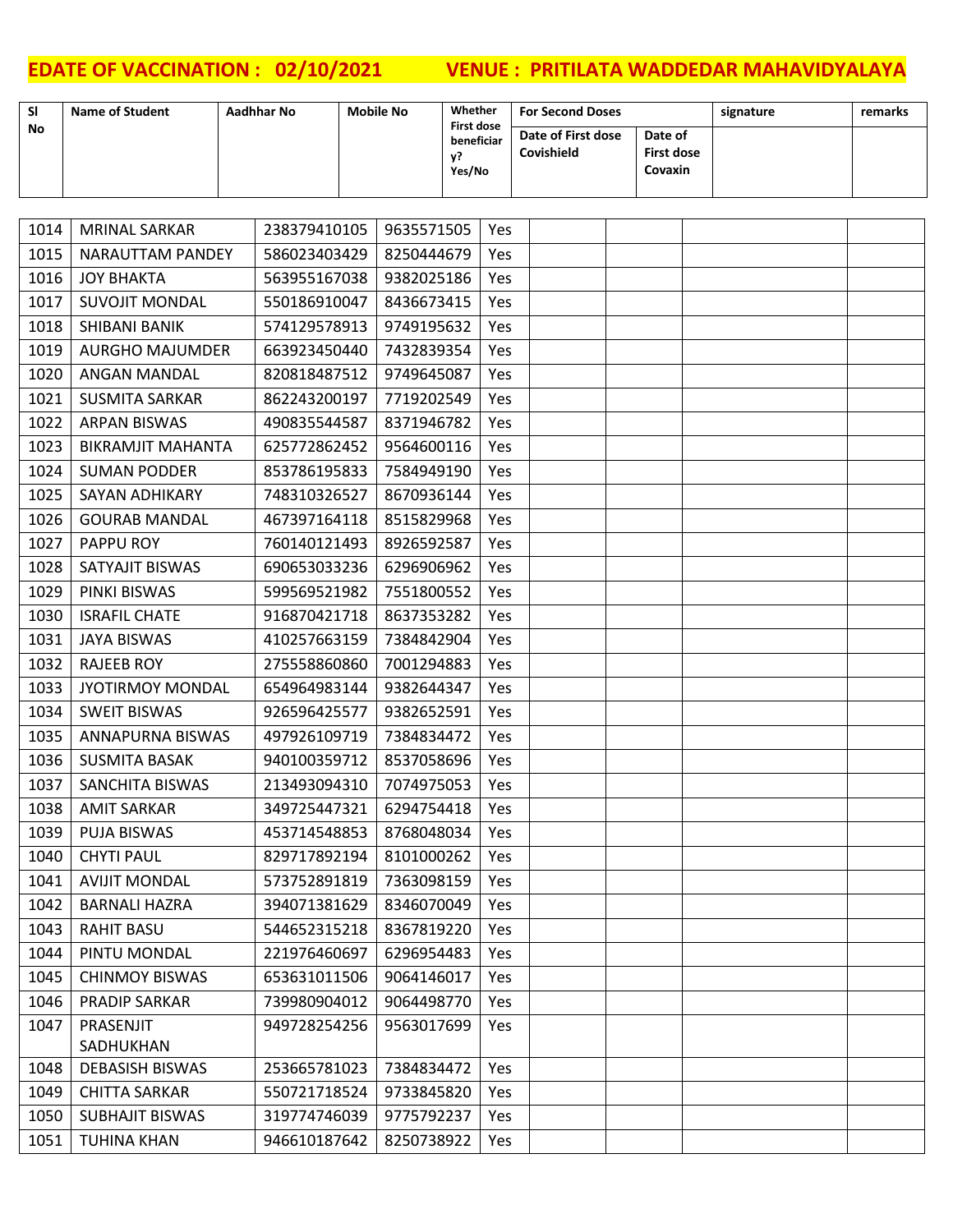| <b>SI</b> | <b>Name of Student</b>   | <b>Aadhhar No</b> | <b>Mobile No</b> |            | Whether                         |            | <b>For Second Doses</b> |                              | signature | remarks |
|-----------|--------------------------|-------------------|------------------|------------|---------------------------------|------------|-------------------------|------------------------------|-----------|---------|
| No        |                          |                   |                  |            | <b>First dose</b><br>beneficiar |            | Date of First dose      | Date of                      |           |         |
|           |                          |                   |                  |            | у?                              |            | Covishield              | <b>First dose</b><br>Covaxin |           |         |
|           |                          |                   |                  |            | Yes/No                          |            |                         |                              |           |         |
|           |                          |                   |                  |            |                                 |            |                         |                              |           |         |
| 1052      | <b>JAGADISH BISWAS</b>   | 625368542803      |                  | 6296207452 |                                 | Yes        |                         |                              |           |         |
| 1053      | <b>AKASH CHAKRABORTY</b> | 226815637420      |                  | 6294274562 |                                 | Yes        |                         |                              |           |         |
| 1054      | <b>RAHUL BISWAS</b>      | 777135651015      |                  | 7872486035 |                                 | Yes        |                         |                              |           |         |
| 1055      | <b>BANDANA ROY</b>       | 580297490775      |                  | 9564303019 |                                 | Yes        |                         |                              |           |         |
| 1056      | <b>RUPA BISWAS</b>       | 981703057876      |                  | 9609780324 |                                 | Yes        |                         |                              |           |         |
| 1057      | SANANDITA KANJILAL       | 421747015588      |                  | 9733618336 |                                 | Yes        |                         |                              |           |         |
| 1058      | <b>BANAMALI BALLAV</b>   | 470152043836      |                  | 7074754071 |                                 | Yes        |                         |                              |           |         |
| 1059      | PRAKASH NAG              | 445956516017      |                  | 6295299835 |                                 | Yes        |                         |                              |           |         |
| 1060      | <b>MOUSUMI ROY</b>       | 255561214400      |                  | 9734619803 |                                 | Yes        |                         |                              |           |         |
| 1061      | <b>JHUMUR ROY</b>        | 637730669328      |                  | 8370975908 |                                 | Yes        |                         |                              |           |         |
| 1062      | <b>ABHIJIT MONDAL</b>    | 631242733313      |                  | 7797452603 |                                 | Yes        |                         |                              |           |         |
| 1063      | <b>RAJESH MALLICK</b>    | 694308123529      |                  | 9002193195 |                                 | Yes        |                         |                              |           |         |
| 1064      | PRERONA SAHA             | 919554304113      |                  | 9382039827 |                                 | Yes        |                         |                              |           |         |
| 1065      | <b>APARNA DEY</b>        | 416911578142      |                  | 8670745880 |                                 | Yes        |                         |                              |           |         |
| 1066      | <b>SOMA BYAPARI</b>      | 455811823696      |                  | 8967780016 |                                 | Yes        |                         |                              |           |         |
| 1067      | SATHI BYAPARI            | 747604894223      |                  | 7407260562 |                                 | Yes        |                         |                              |           |         |
| 1068      | <b>MANIK MALLICK</b>     | 866716267702      |                  | 8942069381 |                                 | Yes        |                         |                              |           |         |
| 1069      | <b>RAM HALDER</b>        | 931954893733      |                  | 7029788220 |                                 | Yes        |                         |                              |           |         |
| 1070      | <b>ANTAR BISWAS</b>      | 420683812785      |                  | 7029788220 |                                 | Yes        |                         |                              |           |         |
| 1071      | <b>KANAK BISWAS</b>      | 236136968799      |                  | 9749950237 |                                 | Yes        |                         |                              |           |         |
| 1072      | <b>SUBRATA BASU</b>      | 871819913857      |                  | 9372421654 |                                 | Yes        |                         |                              |           |         |
| 1073      | <b>BIJAN BISWAS</b>      | 677177272434      |                  | 7074246979 |                                 | Yes        |                         |                              |           |         |
| 1074      | <b>MILTON BISWAS</b>     | 804683867997      |                  | 7407072679 |                                 | Yes        |                         |                              |           |         |
| 1075      | <b>SHILPI DAS</b>        | 732528520373      |                  | 9732854754 |                                 | <b>Yes</b> |                         |                              |           |         |
| 1076      | <b>ANUP ROY</b>          | 867465121491      |                  | 9382897358 |                                 | Yes        |                         |                              |           |         |
| 1077      | <b>SAMIRAN SARKAR</b>    | 669024785855      |                  | 6294896854 |                                 | Yes        |                         |                              |           |         |
| 1078      | <b>ANISH PARAMANIK</b>   | 753067033682      |                  | 8617349513 |                                 | Yes        |                         |                              |           |         |
| 1079      | <b>ANUP MRIDHA</b>       | 609141913407      |                  | 7585869157 |                                 | Yes        |                         |                              |           |         |
| 1080      | <b>ARNAB PAUL</b>        | 777907166478      |                  | 6294907073 |                                 | Yes        |                         |                              |           |         |
| 1081      | PRIYA MONDAL             | 893272992788      |                  | 7076678404 |                                 | Yes        |                         |                              |           |         |
| 1082      | MITHUN ADHIKARI          | 284316327580      |                  | 8515958267 |                                 | Yes        |                         |                              |           |         |
| 1083      | <b>SUCHITRA DEY</b>      | 998736125514      |                  | 7718323349 |                                 | Yes        |                         |                              |           |         |
| 1084      | <b>SANGITA MONDAL</b>    | 704322184726      |                  | 7407583174 |                                 | Yes        |                         |                              |           |         |
| 1085      | <b>ANANDA ROY</b>        | 463640462343      |                  | 7908164864 |                                 | Yes        |                         |                              |           |         |
| 1086      | <b>SAGAR GHOSH</b>       | 603553849385      |                  | 6297375364 |                                 | Yes        |                         |                              |           |         |
| 1087      | <b>SUSMITA BAYPARI</b>   | 267238619748      |                  | 8328765958 |                                 | <b>Yes</b> |                         |                              |           |         |
| 1088      | SOUMYADIP BISWAS         | 679859280402      |                  | 8637871584 |                                 | Yes        |                         |                              |           |         |
| 1089      | <b>PRANTIK BAR</b>       | 257968979386      |                  | 8597025015 |                                 | Yes        |                         |                              |           |         |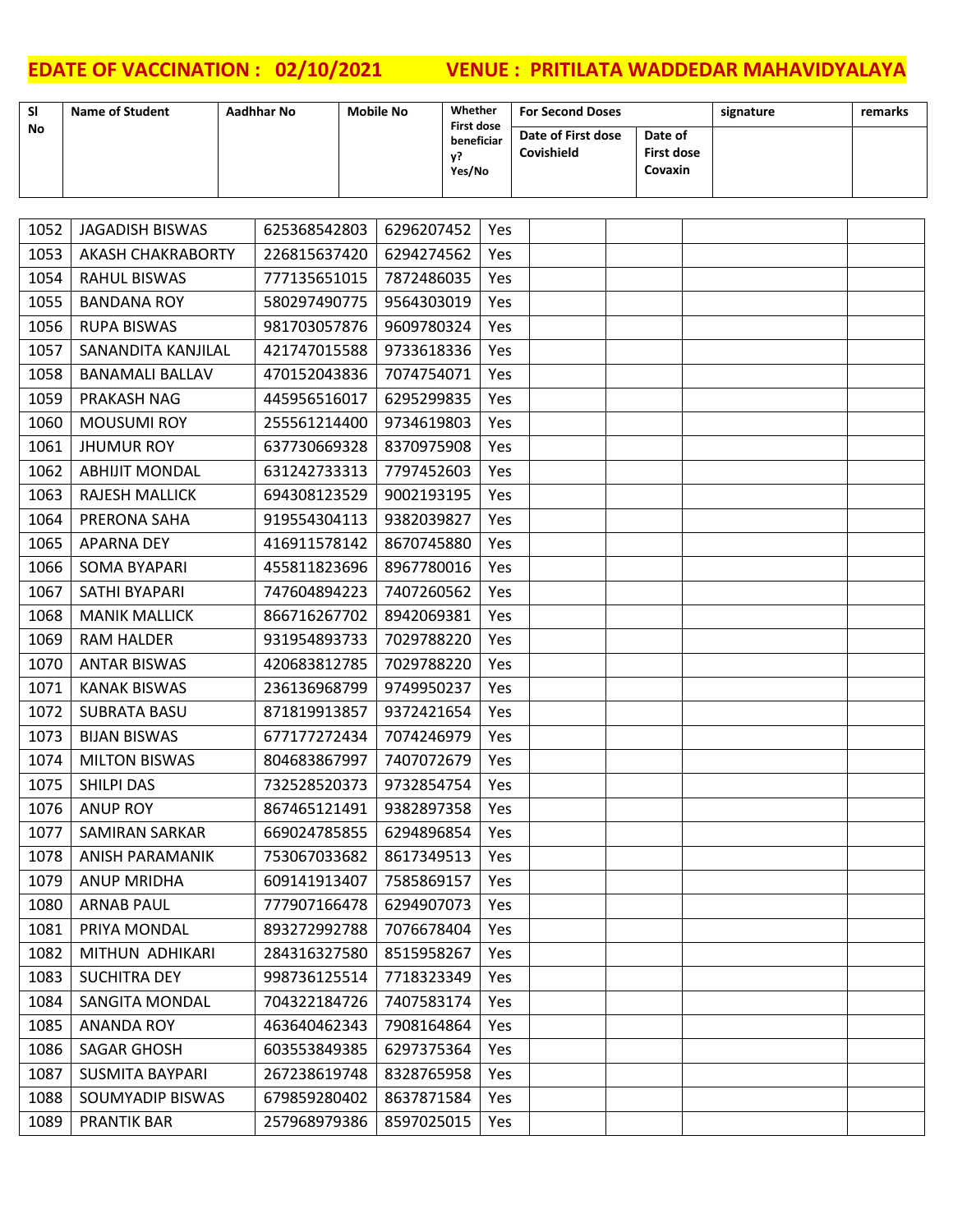| <b>SI</b> | <b>Name of Student</b>   | <b>Aadhhar No</b> | Whether<br><b>Mobile No</b><br><b>First dose</b> |                            |     | <b>For Second Doses</b>          |                                         | signature | remarks |  |
|-----------|--------------------------|-------------------|--------------------------------------------------|----------------------------|-----|----------------------------------|-----------------------------------------|-----------|---------|--|
| No        |                          |                   |                                                  | beneficiar<br>γ?<br>Yes/No |     | Date of First dose<br>Covishield | Date of<br><b>First dose</b><br>Covaxin |           |         |  |
|           |                          |                   |                                                  |                            |     |                                  |                                         |           |         |  |
| 1090      | <b>SANCHITA GOLDER</b>   | 939462479457      | 9564861716                                       |                            | Yes |                                  |                                         |           |         |  |
| 1091      | PRALAY ROY               | 571675317390      | 9614623066                                       |                            | Yes |                                  |                                         |           |         |  |
| 1092      | <b>SWARNALI RAY</b>      | 743737223452      | 9046324005                                       |                            | Yes |                                  |                                         |           |         |  |
| 1093      | <b>SOUVICK BAPARI</b>    | 906738674589      | 9609609894                                       |                            | Yes |                                  |                                         |           |         |  |
| 1094      | <b>AKASH SARKAR</b>      | 394557655259      | 9735178969                                       |                            | Yes |                                  |                                         |           |         |  |
| 1095      | SUVASISH SAMADDAR        | 857073711416      | 8016074940                                       |                            | Yes |                                  |                                         |           |         |  |
| 1096      | <b>SUSMITA DHARA</b>     | 650736342056      | 8170910847                                       |                            | Yes |                                  |                                         |           |         |  |
| 1097      | <b>AYON BISWAS</b>       | 900399674488      | 6297807738                                       |                            | Yes |                                  |                                         |           |         |  |
| 1098      | <b>LIPI KHATUN</b>       | 609657161270      | 7718424393                                       |                            | Yes |                                  |                                         |           |         |  |
| 1099      | <b>SOURAV DAS</b>        | 910169900320      | 9749721283                                       |                            | Yes |                                  |                                         |           |         |  |
| 1100      | <b>FARHANA MONDAL</b>    | 447668002209      | 8348112581                                       |                            | Yes |                                  |                                         |           |         |  |
| 1101      | <b>MAMANI BISWAS</b>     | 944959684671      | 9732974988                                       |                            | Yes |                                  |                                         |           |         |  |
| 1102      | <b>SHRABANI BISWAS</b>   | 430757559765      | 9091456628                                       |                            | Yes |                                  |                                         |           |         |  |
| 1103      | <b>ASHIS BISWAS</b>      | 371592081035      | 7074292009                                       |                            | Yes |                                  |                                         |           |         |  |
| 1104      | <b>SUKANTA PAICK</b>     | 357759457894      | 8145358727                                       |                            | Yes |                                  |                                         |           |         |  |
| 1105      | <b>FIROJA KHATUN</b>     | 586446803990      | 9153029958                                       |                            | Yes |                                  |                                         |           |         |  |
| 1106      | <b>DEEP PALCHOWDHURY</b> | 747861691158      | 7478850483                                       |                            | Yes |                                  |                                         |           |         |  |
| 1107      | <b>SANCHITA BISWAS</b>   | 392297504307      | 7063702459                                       |                            | Yes |                                  |                                         |           |         |  |
| 1108      | <b>MATILAL SARKAR</b>    | 256628582448      | 8001683146                                       |                            | Yes |                                  |                                         |           |         |  |
| 1109      | <b>SOURAV BALA</b>       | 571477722347      | 8927101120                                       |                            | Yes |                                  |                                         |           |         |  |
| 1110      | PRONAB ROY               | 958356100288      | 8538065174                                       |                            | Yes |                                  |                                         |           |         |  |
| 1111      | <b>BOBYTA ROY</b>        | 215300357573      | 9062799789                                       |                            | Yes |                                  |                                         |           |         |  |
| 1112      | <b>SAIKAT THAKUR</b>     | 312497275389      | 7908475500                                       |                            | Yes |                                  |                                         |           |         |  |
| 1113      | <b>SAMPA BISWAS</b>      | 874616155110      | 7029692060                                       |                            | Yes |                                  |                                         |           |         |  |
| 1114      | <b>ABHIK BISWAS</b>      | 424888454628      | 7029323525                                       |                            | Yes |                                  |                                         |           |         |  |
| 1115      | <b>PUTUL HALDER</b>      | 551872017170      | 7872471368                                       |                            | Yes |                                  |                                         |           |         |  |
| 1116      | DONA GHOSH               | 844930756240      | 8367822059                                       |                            | Yes |                                  |                                         |           |         |  |
| 1117      | <b>AMIT BISWAS</b>       | 923219912439      | 9593658674                                       |                            | Yes |                                  |                                         |           |         |  |
| 1118      | SUMANA DAS               | 779289190263      | 9064887365                                       |                            | Yes |                                  |                                         |           |         |  |
| 1119      | <b>RAHUL HALDER</b>      | 256979113099      | 9564614718                                       |                            | Yes |                                  |                                         |           |         |  |
| 1120      | <b>SUCHITRA HALDER</b>   | 866675000000      | 8637802845                                       |                            | Yes |                                  |                                         |           |         |  |
| 1121      | <b>SURAJ BISWAS</b>      | 335057215713      | 9547657532                                       |                            | Yes |                                  |                                         |           |         |  |
| 1122      | <b>SURAJ BISWAS</b>      | 501067026751      | 6294560346                                       |                            | Yes |                                  |                                         |           |         |  |
| 1123      | SONIA MONDAL             | 634686028665      | 6296803641                                       |                            | Yes |                                  |                                         |           |         |  |
| 1124      | <b>RIMPA SAHA</b>        | 290459385059      | 9732759142                                       |                            | Yes |                                  |                                         |           |         |  |
| 1125      | <b>INDRAJIT PAUL</b>     | 279632813339      | 9734177769                                       |                            | Yes |                                  |                                         |           |         |  |
| 1126      | <b>JOYSHRI BISWAS</b>    | 642351081708      | 9609796641                                       |                            | Yes |                                  |                                         |           |         |  |
| 1127      | <b>RAMA SAHA</b>         | 425503105904      | 9734670510                                       |                            | Yes |                                  |                                         |           |         |  |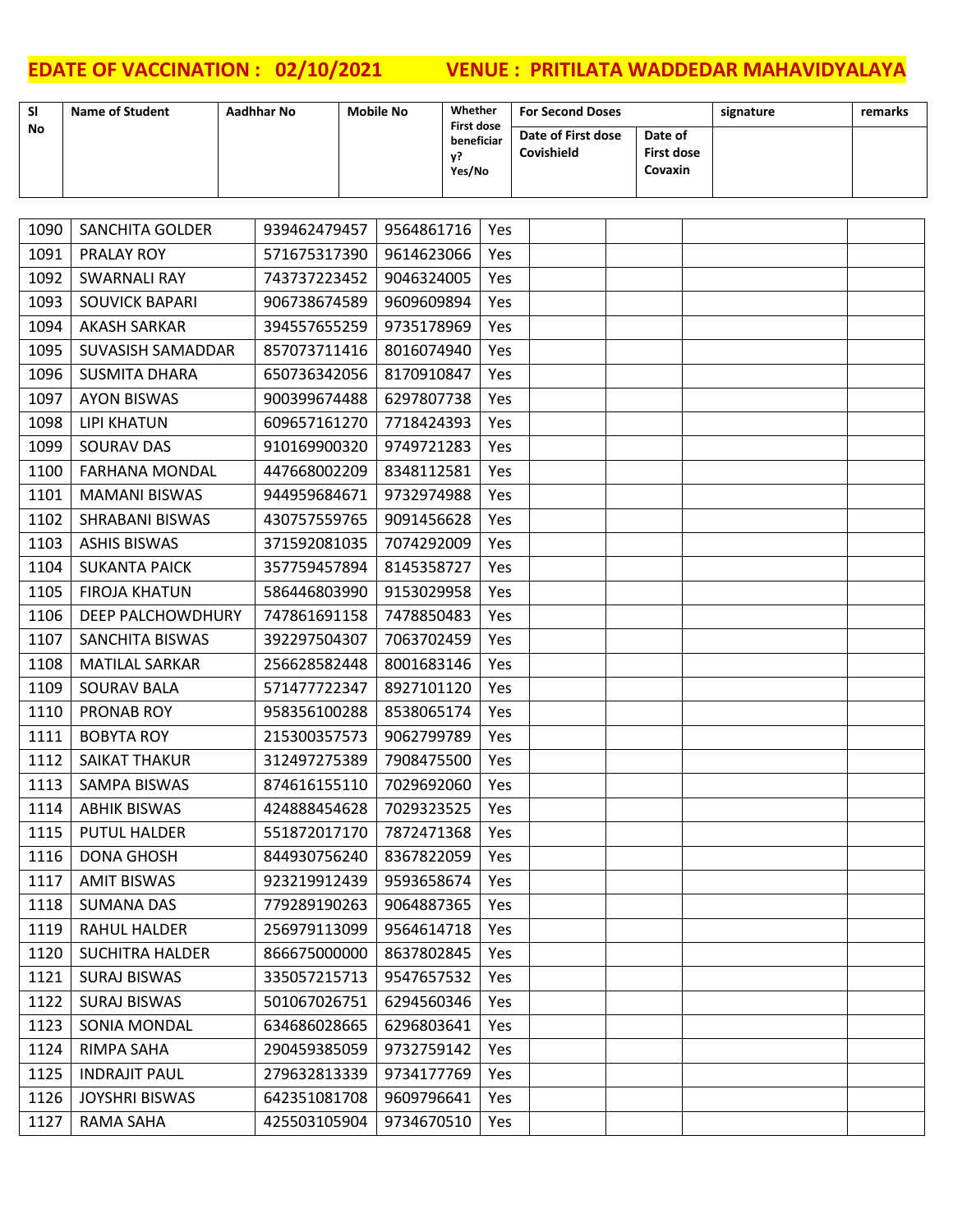| <b>SI</b> | <b>Name of Student</b>         | <b>Aadhhar No</b> | <b>Mobile No</b>                | Whether                               |            | <b>For Second Doses</b>          |                              | signature | remarks |
|-----------|--------------------------------|-------------------|---------------------------------|---------------------------------------|------------|----------------------------------|------------------------------|-----------|---------|
| No.       |                                |                   |                                 | <b>First dose</b><br>beneficiar<br>y? |            | Date of First dose<br>Covishield | Date of<br><b>First dose</b> |           |         |
|           |                                |                   |                                 | Yes/No                                |            |                                  | Covaxin                      |           |         |
|           |                                |                   |                                 |                                       |            |                                  |                              |           |         |
| 1128      | <b>MOUMITA BISWAS</b>          | 333706312520      | 8918197355                      |                                       | Yes        |                                  |                              |           |         |
| 1129      | PRIYA MONDAL                   | 278834005945      | 8348479413                      |                                       | Yes        |                                  |                              |           |         |
| 1130      | <b>ARINDAM BISWAS</b>          | 425481798468      | 9735313110                      |                                       | Yes        |                                  |                              |           |         |
| 1131      | <b>ANITA MANDAL</b>            | 766974223640      | 9064509322                      |                                       | Yes        |                                  |                              |           |         |
| 1132      | <b>ANISHA MAJUMDER</b>         | 857854598175      | 7319116106                      |                                       | Yes        |                                  |                              |           |         |
| 1133      | <b>MAHUYA MANDAL</b>           | 316535589852      | 9933191641                      |                                       | Yes        |                                  |                              |           |         |
| 1134      | PIYALI SARKAR                  | 785474225976      | 8373056718                      |                                       | Yes        |                                  |                              |           |         |
| 1135      | <b>MUKTI BISWAS</b>            | 416709479690      | 8373815006                      |                                       | Yes        |                                  |                              |           |         |
| 1136      | <b>PUJA ROY</b>                | 633067677093      | 9564720234                      |                                       | Yes        |                                  |                              |           |         |
| 1137      | MOUSONA BISWAS                 | 559931582050      | 9775087846                      |                                       | <b>Yes</b> |                                  |                              |           |         |
| 1138      | <b>SUKLA MALLICK</b>           | 649114891223      | 9732984363                      |                                       | Yes        |                                  |                              |           |         |
| 1139      | NAMRATA SARKAR                 | 535349434684      | 9733865007                      |                                       | Yes        |                                  |                              |           |         |
| 1140      | <b>KANIKA MANDAL</b>           | 303662100492      | 9064598654                      |                                       | <b>Yes</b> |                                  |                              |           |         |
| 1141      | SAMPA BISWAS                   | 387918805250      | 9609144183                      |                                       | Yes        |                                  |                              |           |         |
| 1142      | <b>MOUSUMI SARKAR</b>          | 386955195293      | 7074797124                      |                                       | Yes        |                                  |                              |           |         |
| 1143      | RIMA ADHIKARY                  | 378819062884      | 9832221677                      |                                       | Yes        |                                  |                              |           |         |
| 1144      | SANJUKTA BISWAS                | 410621210249      | 9153400038                      |                                       | Yes        |                                  |                              |           |         |
| 1145      | <b>BILTU SARKAR</b>            | 731380555836      | 8918482574                      |                                       | Yes        |                                  |                              |           |         |
| 1146      | PABITRA KUMAR BALA             | 742951371204      | 7407106796                      |                                       | Yes        |                                  |                              |           |         |
| 1147      | <b>NARGIS KHATUN</b>           | 351200456299      | 9382497668                      |                                       | Yes        |                                  |                              |           |         |
| 1148      | <b>MADHUMITA</b>               | 772590091673      | 8436110319                      |                                       | Yes        |                                  |                              |           |         |
| 1149      | KARMAKAR<br><b>RUPAM DUTTA</b> | 846917923554      | 8918499389                      |                                       | Yes        |                                  |                              |           |         |
| 1150      | <b>BIPASHA SIKDER</b>          | 394986784106      | 9153084591                      |                                       | Yes        |                                  |                              |           |         |
| 1151      | SUPARNA BAIRAGI                |                   | 594858236218   9734916859   Yes |                                       |            |                                  |                              |           |         |
| 1152      | ARUNABHA SAHA                  | 844266045700      | 6294224171                      |                                       | <b>Yes</b> |                                  |                              |           |         |
| 1153      | ADITI BISWAS                   | 823743922149      | 9732603417                      |                                       | Yes        |                                  |                              |           |         |
| 1154      | ANUPAM                         | 349633456157      | 9083439453                      |                                       | Yes        |                                  |                              |           |         |
|           | <b>CHAKRABORTY</b>             |                   |                                 |                                       |            |                                  |                              |           |         |
| 1155      | RICKTA CHAKRABORTY             | 246214289295      | 7872858949                      |                                       | <b>Yes</b> |                                  |                              |           |         |
| 1156      | SWAPNA MAJUMDER                | 209793638537      | 8327597727                      |                                       | <b>Yes</b> |                                  |                              |           |         |
| 1157      | <b>RUMI DAS</b>                | 489787089677      | 7872359730                      |                                       | Yes        |                                  |                              |           |         |
| 1158      | <b>TRIPTI BAKSHI</b>           | 478152717424      | 8391939883                      |                                       | Yes        |                                  |                              |           |         |
| 1159      | <b>SUBHASIS BISWAS</b>         | 898636940378      | 8101103983                      |                                       | Yes        |                                  |                              |           |         |
| 1160      | PRITAM DAS                     | 439803557719      | 8145271654                      |                                       | Yes        |                                  |                              |           |         |
| 1161      | <b>CHANDRA BISWAS</b>          | 406812660911      | 9831841895                      |                                       | Yes        |                                  |                              |           |         |
| 1162      | PIJUSH BISWAS                  | 801678625855      | 8972991883                      |                                       | Yes        |                                  |                              |           |         |
| 1163      | SANDIP CHAKRABORTY             | 507258290707      | 8348817801                      |                                       | Yes        |                                  |                              |           |         |
| 1164      | <b>MAMPY SARKAR</b>            | 469423379082      | 6296362913                      |                                       | Yes        |                                  |                              |           |         |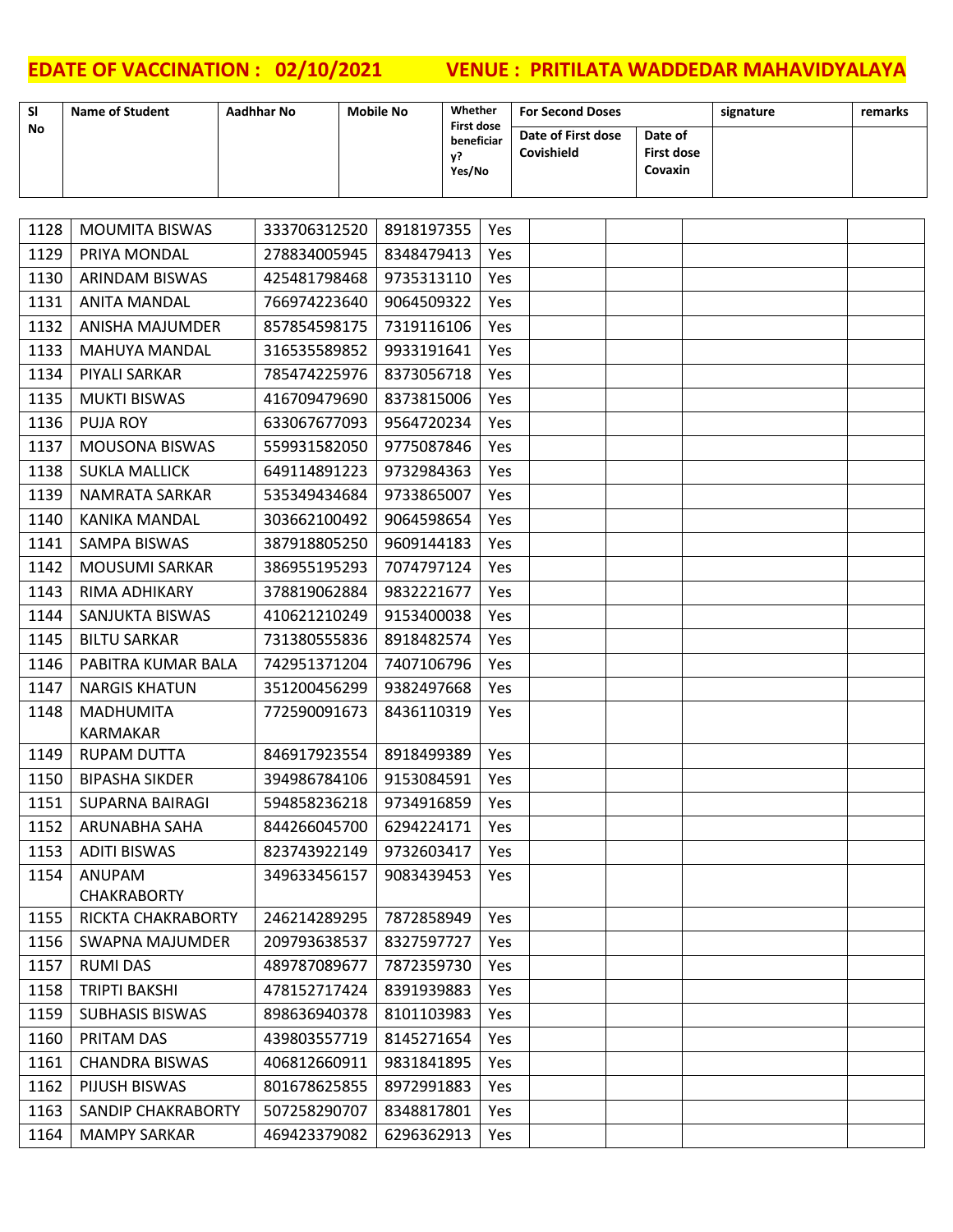| SI        | <b>Name of Student</b> | Aadhhar No | <b>Mobile No</b> | Whether<br><b>First dose</b> | <b>For Second Doses</b>          |                                         | signature | remarks |
|-----------|------------------------|------------|------------------|------------------------------|----------------------------------|-----------------------------------------|-----------|---------|
| <b>No</b> |                        |            |                  | beneficiar<br>v?<br>Yes/No   | Date of First dose<br>Covishield | Date of<br><b>First dose</b><br>Covaxin |           |         |

| 1165 | SAMPA BISWAS                       | 386033330703 | 9734075070 | <b>Yes</b> |  |  |
|------|------------------------------------|--------------|------------|------------|--|--|
| 1166 | <b>CHANDRIMA BISWAS</b>            | 468216259854 | 9734573130 | <b>Yes</b> |  |  |
| 1167 | <b>UJJAL ROY</b>                   | 753108002071 | 7076450485 | <b>Yes</b> |  |  |
| 1168 | PRODIP ROY                         | 941941530477 | 6295167637 | <b>Yes</b> |  |  |
| 1169 | <b>SANTU BISWAS</b>                | 791405944323 | 7430898347 | <b>Yes</b> |  |  |
| 1170 | PRIYASHA BISWAS                    | 993781422865 | 7001247795 | Yes        |  |  |
| 1171 | LILI ROY                           | 522838310782 | 8967691532 | Yes        |  |  |
| 1172 | HARICHHUR RAHAMAN<br><b>MALITA</b> | 638592531793 | 9091587686 | <b>Yes</b> |  |  |
| 1173 | <b>BIJAN SARKAR</b>                | 926969178624 | 9775270803 | <b>Yes</b> |  |  |
| 1174 | <b>KISHOR KUMAR</b>                | 438760512777 | 9064349321 | Yes        |  |  |
|      | <b>HALDER</b>                      |              |            |            |  |  |
| 1175 | DIP MAJUMDAR                       | 329359687698 | 8609911909 | Yes        |  |  |
| 1176 | POPI KARMAKAR                      | 289662518312 | 9635055872 | Yes        |  |  |
| 1177 | <b>MOSHIAR MONDAL</b>              | 535741187011 | 6294677916 | Yes        |  |  |
| 1178 | <b>RINTU BISWAS</b>                | 272747463271 | 9002190253 | Yes        |  |  |
| 1179 | SIBANKAR BISWAS                    | 973052176285 | 7029037855 | <b>Yes</b> |  |  |
| 1180 | SOURAV BISWAS                      | 684927129587 | 6296459456 | Yes        |  |  |
| 1181 | <b>SHRABANI BISWAS</b>             | 636912670944 | 9091810992 | Yes        |  |  |
| 1182 | PRANAB MONDAL                      | 385668135000 | 7679421723 | <b>Yes</b> |  |  |
| 1183 | <b>AVISHEK BISWAS</b>              | 206488695239 | 8918161908 | Yes        |  |  |
| 1184 | SADHANA BASU                       | 295399356702 | 9775373570 | Yes        |  |  |
| 1185 | <b>TITHI MANDAL</b>                | 982871360730 | 8695967599 | <b>Yes</b> |  |  |
| 1186 | <b>NIHAR BISWAS</b>                | 784909028587 | 9064650517 | Yes        |  |  |
| 1187 | <b>NEWTON MONDAL</b>               | 267696028280 | 6294982358 | Yes        |  |  |
| 1188 | PAMPA BISWAS                       | 533623001054 | 7679593443 | Yes        |  |  |
| 1189 | SADHANA MONDAL                     | 226992702671 | 7063476062 | Yes        |  |  |
| 1190 | <b>KRISHNA MONDAL</b>              | 340749303176 | 9635423746 | Yes        |  |  |
| 1191 | <b>KOUSHIK SARKAR</b>              | 322305148158 | 7797085084 | <b>Yes</b> |  |  |
| 1192 | <b>SUJAN MONDAL</b>                | 386165393040 | 8345097570 | Yes        |  |  |
| 1193 | <b>SUBHAJIT SARKAR</b>             | 251449935800 | 8250765276 | Yes        |  |  |
| 1194 | <b>SOURAV BARAI</b>                | 988503062592 | 9064391754 | Yes        |  |  |
| 1195 | RANAJIT MALLIK                     | 502005559976 | 9064395989 | Yes        |  |  |
| 1196 | <b>KISHORE SARKAR</b>              | 367418550244 | 6296175808 | Yes        |  |  |
| 1197 | PITAM SARKAR                       | 706088362205 | 6295588414 | Yes        |  |  |
| 1198 | PALASH ADHIKARY                    | 685868225916 | 9002171937 | Yes        |  |  |
| 1199 | <b>ATANU ADHIKARI</b>              | 429413375738 | 9064855217 | Yes        |  |  |
| 1200 | <b>SUDIP ADHIKARY</b>              | 276864684368 | 9382983107 | Yes        |  |  |
| 1201 | <b>SUBHASIS MISTRI</b>             | 922447557707 | 7797775814 | Yes        |  |  |
|      |                                    |              |            |            |  |  |